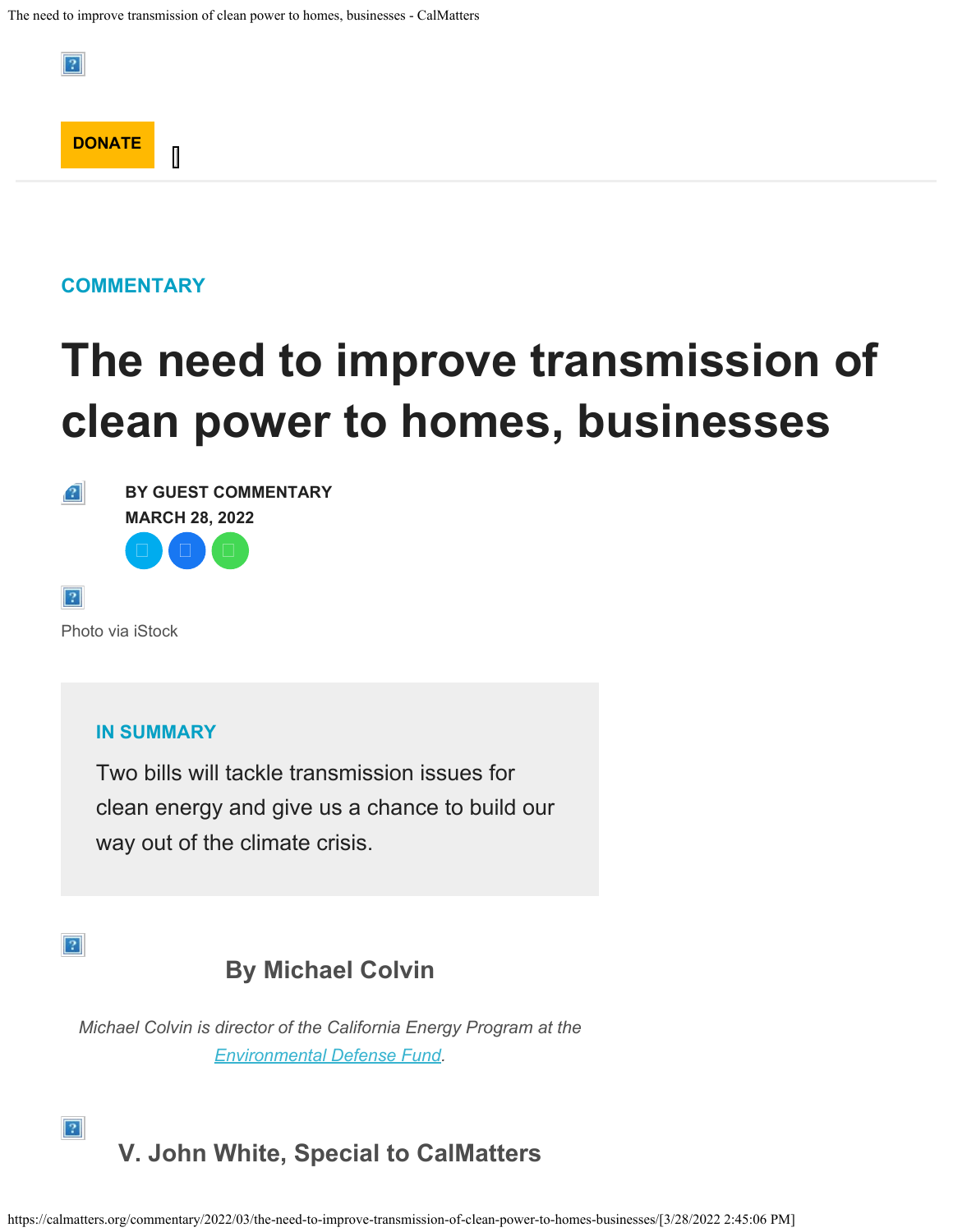*V. John White is executive director for the [Center for Energy](https://ceert.org/) [Efficiency and Renewable Technologies](https://ceert.org/).*

Californians get it. After years of unprecedented wildfires, growing awareness of the threat that dirty gas power plants pose to our health and climate, and now, the urgent wakeup call of Russia's war in Ukraine, our state is remarkably unified about the need to shift to clean energy.

The only real question is how quickly we can make the transition to 100% clean power – and independence from fossil fuels – while keeping the lights on, bills affordable and ensuring there is enough energy available to meet future demand. This becomes more important as the state moves to electrify everything from the cars and trucks we drive to the buildings we live and work in.

A lot of attention has been paid recently to the amount of clean energy California is going to need in the next few years, with the state ordering procurement of massive amounts of clean power – 11.5 gigawatts by 2026, enough energy to power more than 8 million homes – to replace aging power plants.

Just as important, though, will be getting all of this new clean power where it is needed. Transmission – that is, moving electricity from where it is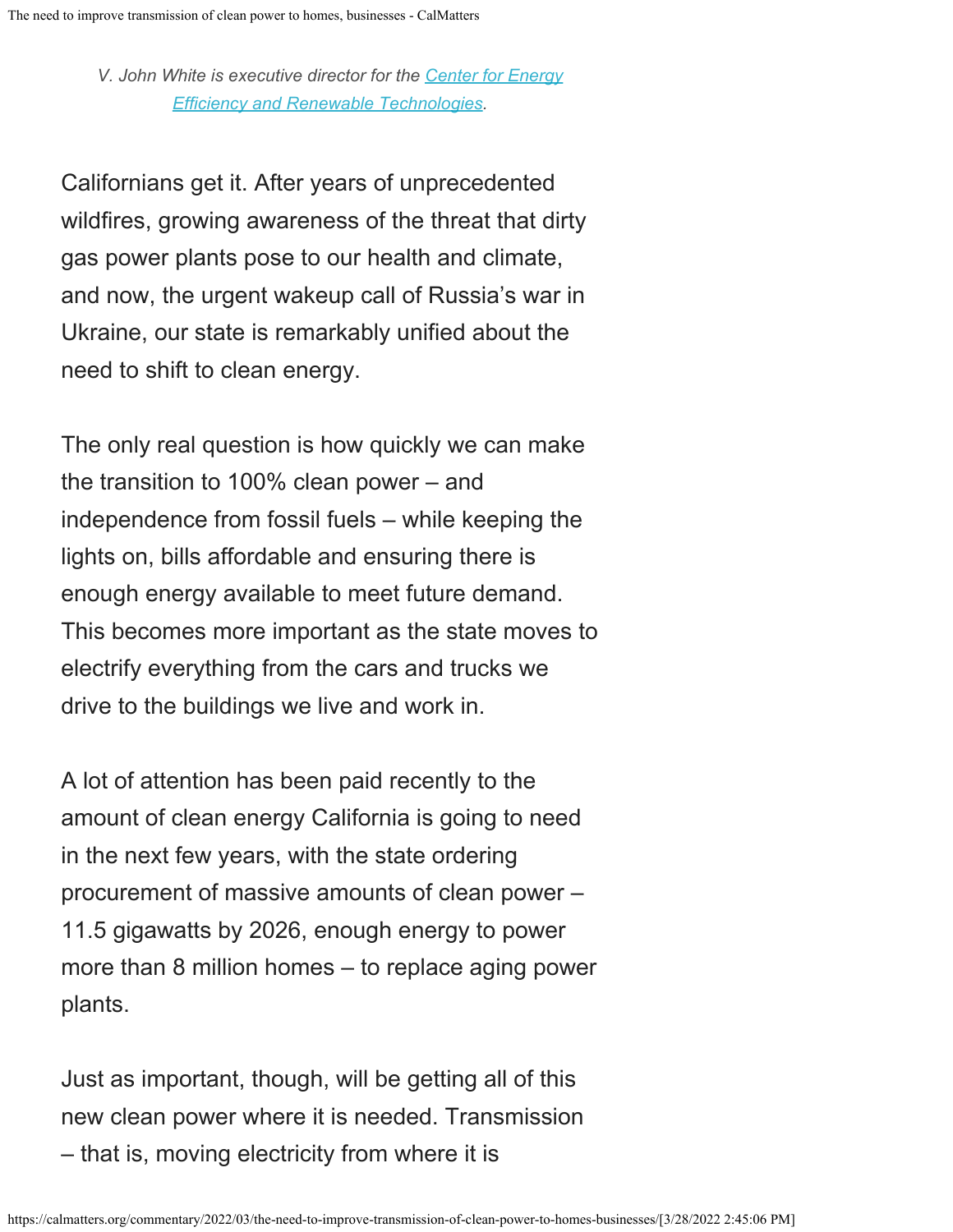generated to our homes and businesses – is an often neglected part of the state's clean energy conversation. If California is going to have any chance of achieving its climate goals, that is going to have to change.

The truth is, transmission congestion is already causing a massive backlog in California clean energy projects: The state has roughly 5 gigawatts of renewable and storage capacity sitting needlessly idle due to delays in interconnection and transmission approvals. This is not just hampering clean power deployment; it is slowing creation of thousands of green construction jobs.

It's also a warning sign of challenges to come: California's transmission infrastructure is woefully antiquated – it is not as reliable, not as efficient and not as safe as it should be. In February, the California Independent System Operator'[s 20-Year](http://www.caiso.com/Documents/California-ISO-releases-first-ever-20-year-Transmission-Outlook.pdf) [Transmission Outlook](http://www.caiso.com/Documents/California-ISO-releases-first-ever-20-year-Transmission-Outlook.pdf) projected a need for at least \$30 billion in new modern power lines to connect growing quantities of wind, solar and other renewable technologies to the grid.

State leaders seem to understand the scale of this problem – along with the risks of relying solely on local energy generation or deferring transmission investments, which take at least a decade to bring online. "We know we need to build transmission,"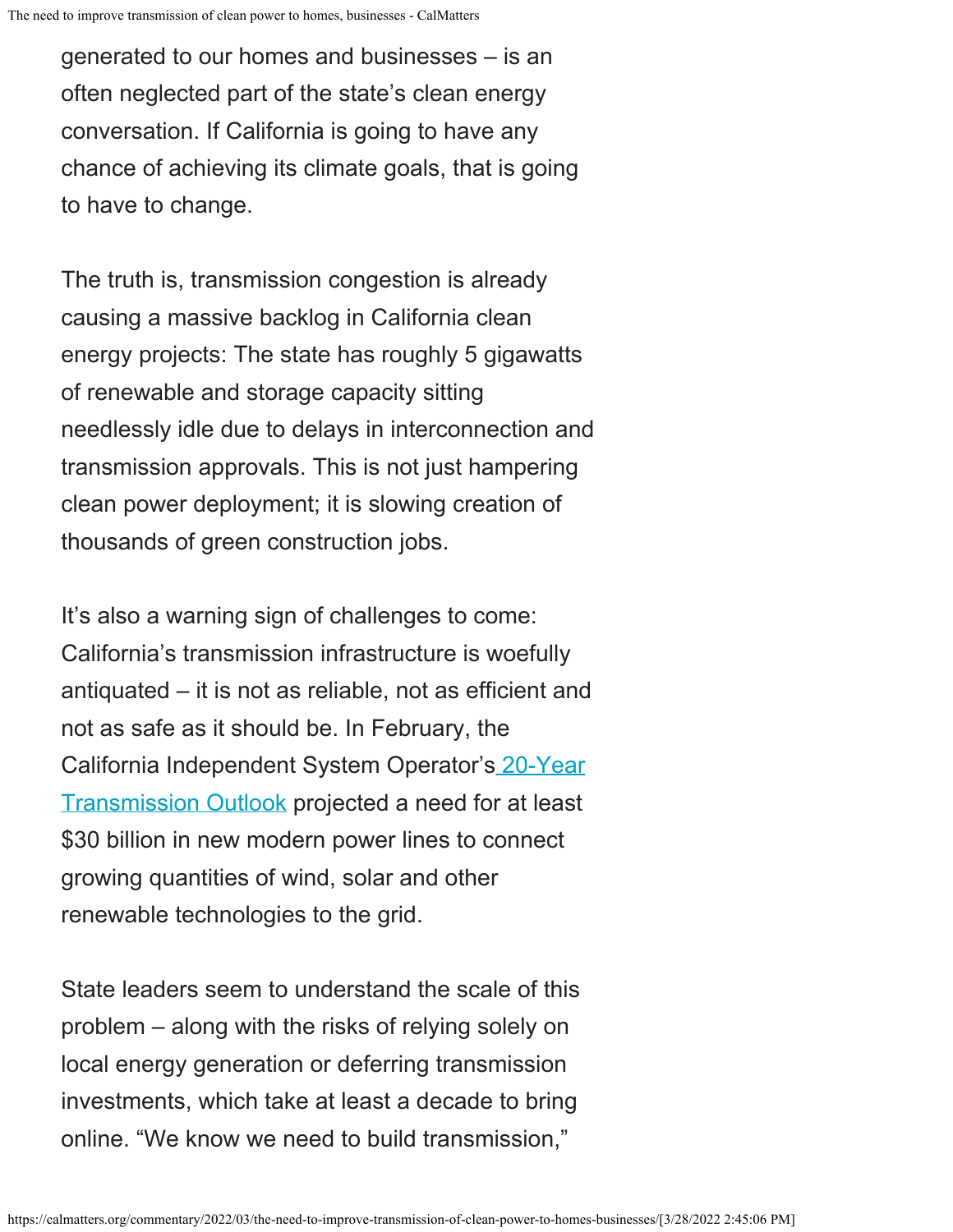Alice Reynolds, the new president of the California Public Utilities Commission[, recently told the Los](https://www.latimes.com/environment/newsletter/2022-03-17/is-california-doing-enough-on-climate-we-asked-the-new-cpuc-chief-boiling-point) [Angeles Times](https://www.latimes.com/environment/newsletter/2022-03-17/is-california-doing-enough-on-climate-we-asked-the-new-cpuc-chief-boiling-point). "We need to think about planning for it and not waiting until the last minute, because these are long projects."

That's where two important new transmission bills now moving through the Legislature can help.

[Senate Bill 1174](https://leginfo.legislature.ca.gov/faces/billNavClient.xhtml?bill_id=202120220SB1174), introduced by Sen. [Bob](https://calmatters.org/legislator-tracker/robert-hertzberg-1954/) [Hertzberg](https://calmatters.org/legislator-tracker/robert-hertzberg-1954/), a Democrat from Van Nuys, proposes to streamline the process that has delayed approval of new transmission lines, by directing state energy agencies to identify and advance "all interconnection or transmission approvals necessary" for California to achieve its 100% clean energy goals.

The bill, which will be heard today in the Senate energy committee, requires state energy agencies to execute an "accelerated approval and completion process" to accomplish this task. It also directs the owners of transmission facilities to prepare new annual reports on any delays to in-service dates of eligible renewable energy or storage resources – and to "identify all prudent remedial actions to address and minimize those delays."

```
A complementary bill, Assembly Bill 2696, by
Assemblymember Eduardo Garcia, a Democrat
```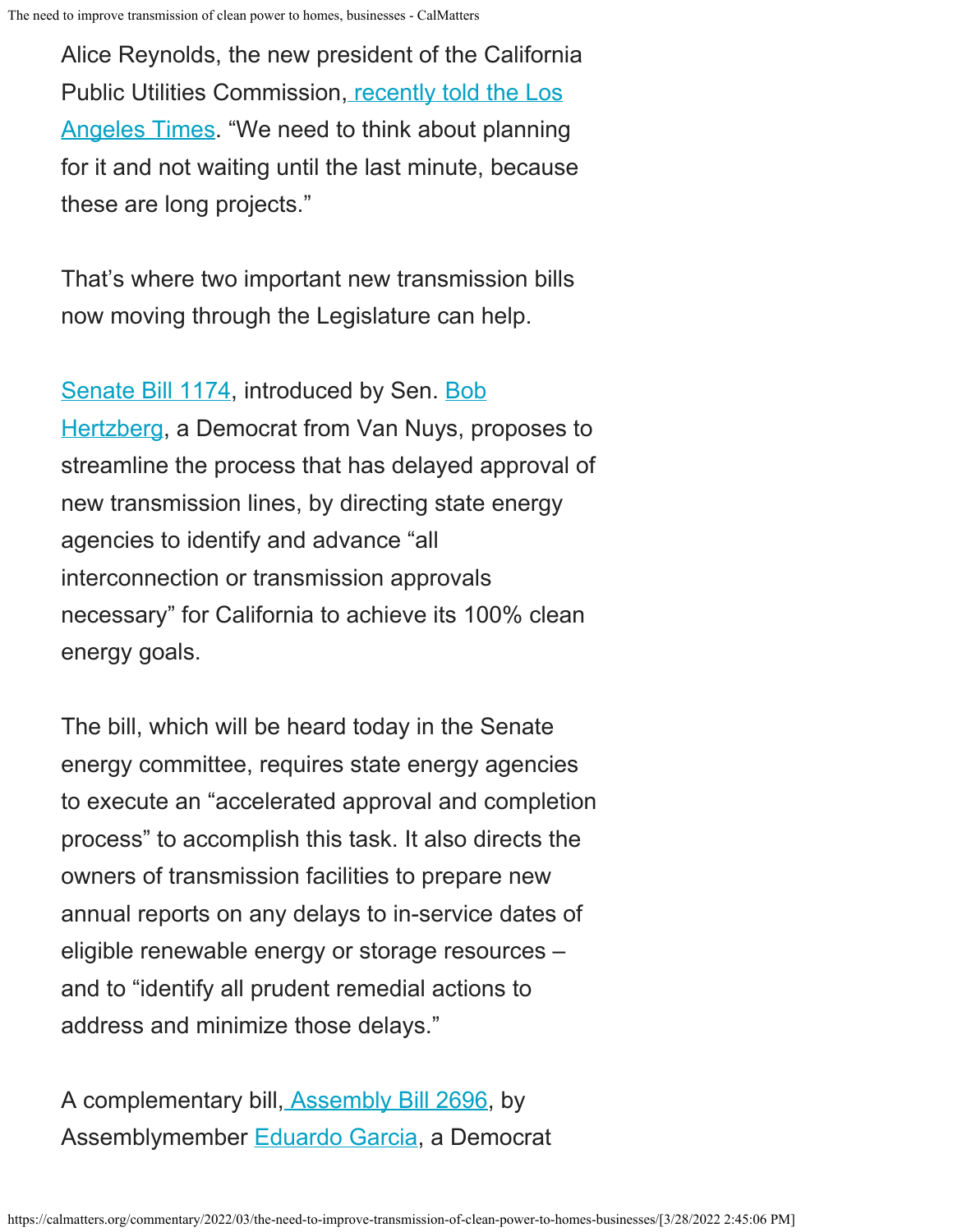The need to improve transmission of clean power to homes, businesses - CalMatters

from Coachella, also accelerates approvals for new clean energy transmission – and looks even further ahead.

This legislation requires the state energy commission to conduct a study on whether today's transmission governance system – including facility ownership and financing mechanisms – are adequate for achieving the state's climate goals. The bill requires a report to be submitted to the governor and Legislature by September 2023, outlining recommended improvements.

These bills may not make headlines – but they are smart pieces of legislation that tackle real, nutsand-bolts clean energy issues and give us a chance to build our way out of the climate crisis.

It is time for transmission to take its rightful place in the state's clean energy conversation. It is the only way California will be able to deliver clean power to every community.

 $\frac{1}{2}$ 

*V. John White has also written that regulators are undermining [California's transition to 100% clean](https://calmatters.org/commentary/my-turn/2021/03/regulators-are-undermining-californias-transition-to-100-clean-energy/) [energy](https://calmatters.org/commentary/my-turn/2021/03/regulators-are-undermining-californias-transition-to-100-clean-energy/), about the need for [a better plan to achieve](https://calmatters.org/commentary/my-turn/2020/03/california-needs-a-better-plan-to-achieve-ambitious-clean-energy-goals/) [clean energy goals](https://calmatters.org/commentary/my-turn/2020/03/california-needs-a-better-plan-to-achieve-ambitious-clean-energy-goals/) and the new CPUC president must [lead us to a gas-free future](https://calmatters.org/commentary/2019/07/end-natural-gas/),*